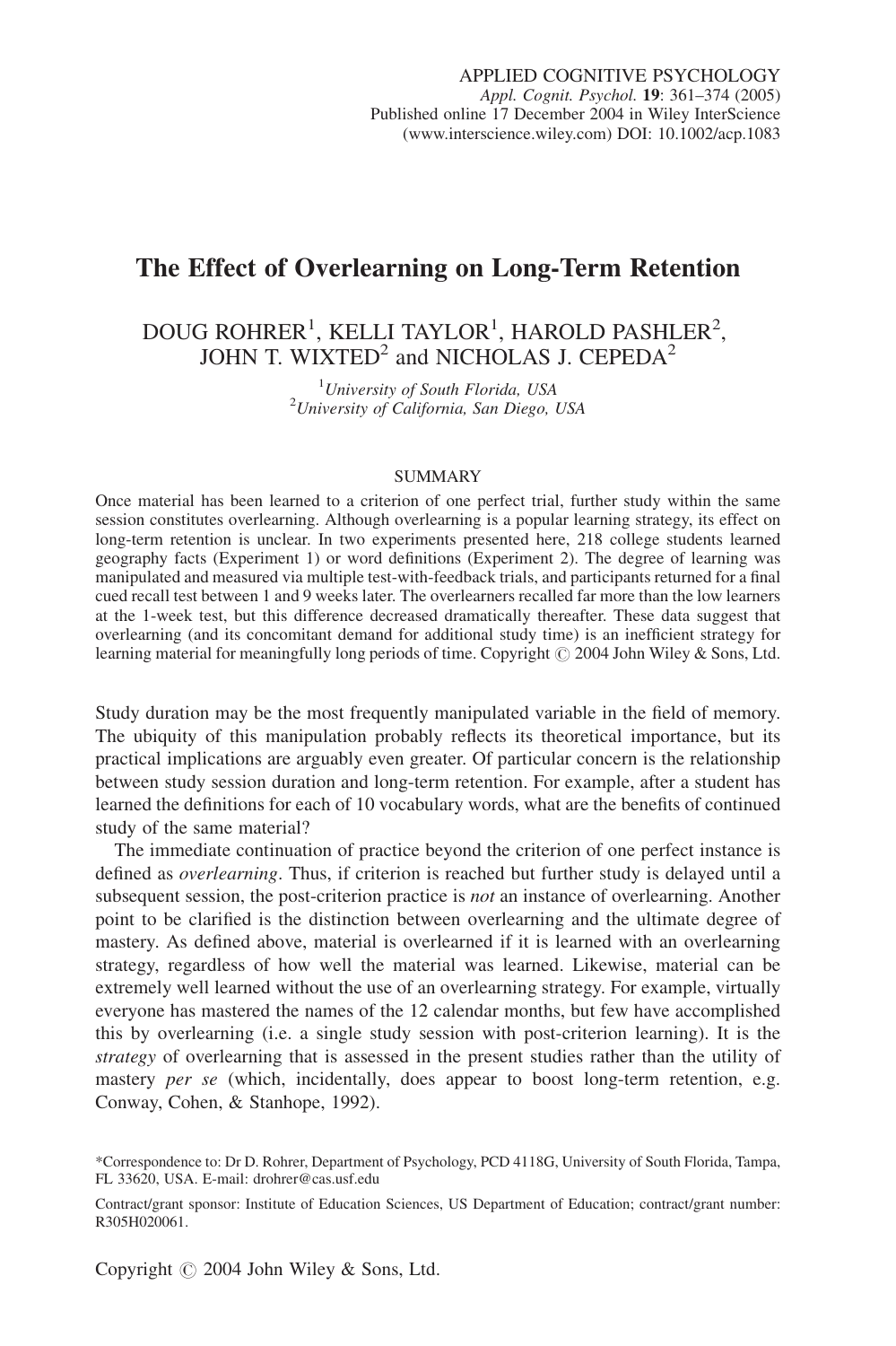Overlearning occurs frequently in education and training, perhaps because it is commonly cited as a useful strategy in review chapters and textbooks regarding education and training (e.g. Aamodt, 1999; Fitts, 1965; Foriska, 1993; Hagman & Rose, 1983; Spector, 2000). Overlearning is generally described as a means of ensuring long-term retention. As Foriska (1993) explained, 'The information or skill to be learned is finally moved from short-term memory to long-term memory by overlearning the information ... ' (p. 40). Similarly, Hall (1989) wrote, 'The overlearning effect would appear to have considerable practical value since continued practice on material already learned to a point of mastery can take place with a minimum of effort, and yet will prevent significant losses in retention' (p. 328). Fitts (1965) concluded, 'The importance of continuing practice beyond the point in time where some (often arbitrary) criterion is reached cannot be overemphasized' (p. 195). In summary, overlearning is widely advocated, and this advice is entirely consistent with empirical studies of overlearning.

#### THE EMPIRICAL LITERATURE

In the majority of previous overlearning studies, the data show that overlearning leads to greater recall than lesser degrees of learning. One such finding was presented by Krueger (1929), which may be the most frequently cited paper in this area. In that study, participants completed multiple learning trials with the same list of words, and the overlearning condition included twice as many learning trials as the control condition. This margin of overlearning is commonly referred to as 100% overlearning. When participants were tested between 1 and 28 days later, the overlearned material was better recalled than the non-overlearned material. This finding has since been replicated many times with varying procedures and different kinds of materials (e.g. Bromage & Mayer, 1986; Craig, Sternthal, & Olshan, 1972; Earhard, Fried, & Carlson, 1972; Gilbert, 1957; Nelson, Leonesio, Shimamura, Landwehr, & Narens, 1982, Postman, 1962; Richardson, 1973; Rose, 1992). By contrast, we know of one study that revealed virtually no benefit of overlearning (Kratochwill, Demuth, & Conzemius, 1977).

A similar account of the literature is given by a meta-analysis by Driskell, Willis, and Cooper (1992). These authors examined 11 overlearning studies with cognitive tasks, and they found that the effect of overlearning on a subsequent test was moderate in size  $(d = 0.753)$ . In brief, then, the results of previous overlearning studies have shown that overlearning can boost subsequent retention.

However, these studies leave open the possibility that the benefits of overlearning may not be long lasting. Of the 11 studies in the Driskell et al. meta-analysis, for instance, a majority relied solely on retention intervals of 1 week or less, and none included a retention interval greater than 4 weeks. Moreover, Driskell et al. observed that the difference between the overlearners and low learners was smaller at longer retention intervals (i.e. retention interval was a moderator). However, this finding is a correlation and therefore subject to alternative explanations. For instance, most of the 11 studies relied on a single retention interval, which means that this correlation may have partly reflected procedural differences between the studies with short retention intervals and the studies with longer retention intervals. Nevertheless, the results of the Driskell et al. meta-analysis are consistent with the possibility that the benefits of overlearning may dissipate at longer retention intervals.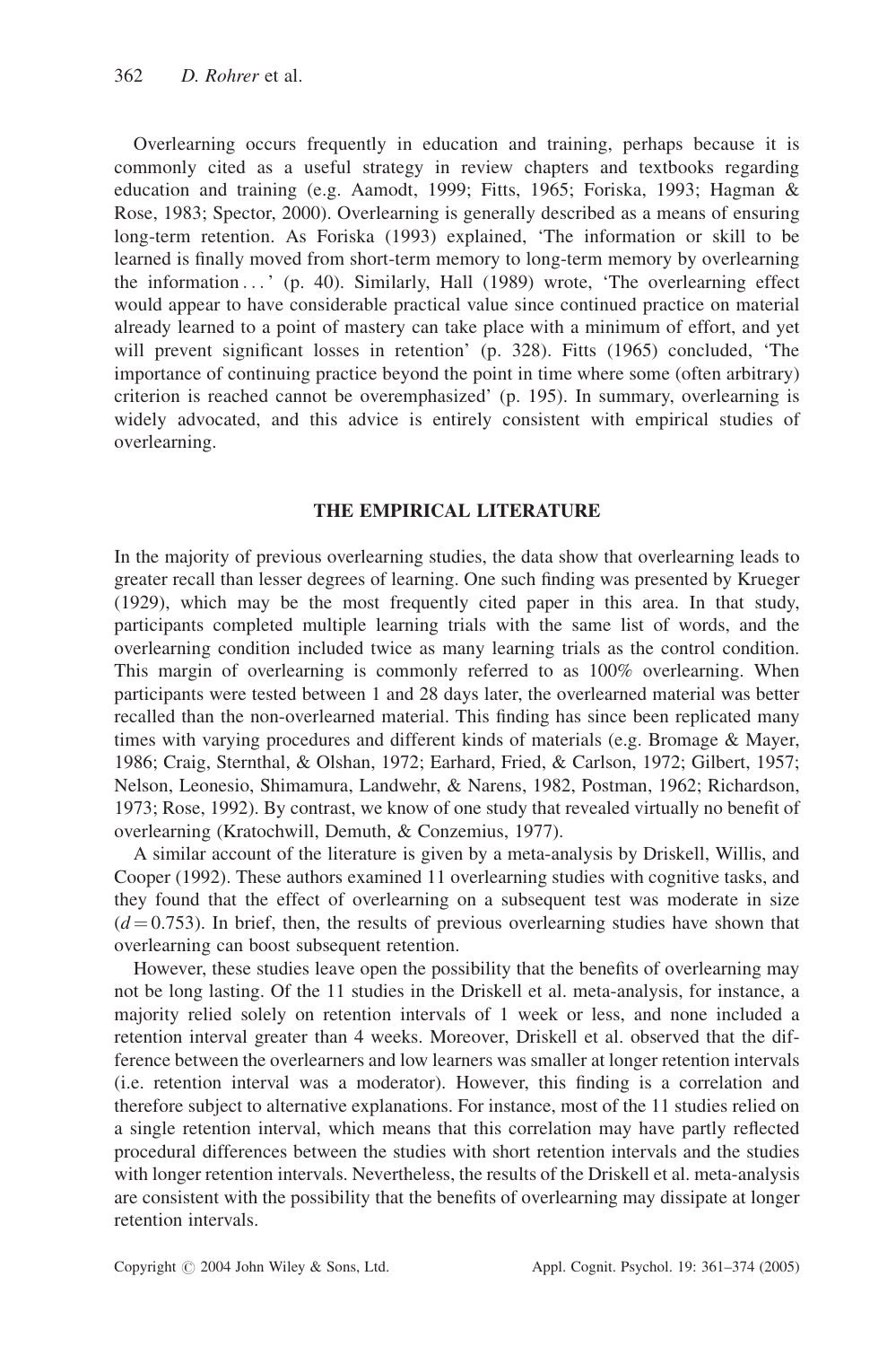In summary, it seems clear that overlearning can positively affect subsequent performance, but little is known about how this relationship is modulated by retention interval. An understanding of this relationship is essential to making rational decisions about the optimum degree of study when long-term retention is the goal. Toward this aim, the present studies included manipulations of learning level and retention interval (RI), and each study included a RI of at least 4 weeks.

#### CRITERION- VS. DURATION-BASED PROCEDURES

In overlearning studies, the degree of learning is manipulated by one of two procedures. In the criterion-based procedure, participants study or practice until they reach a criterion of one perfect trial before stopping or continuing. Thus, this method requires that participants' performance be measured during the learning session. For example, the learning of paired associates (e.g. Talara-Peru) is typically assessed by the use of multiple trials with test items (Talara - ?) followed immediately by feedback (Peru).

In the second type of procedure, the duration of study (or the number of learning trials) is predetermined for each degree of learning. For example, the overlearning condition might include 20 learning trials, whereas the control condition might include only 10 trials. This technique ideally includes a measure of performance during the learning session in order to determine, for example, whether the participants in the overlearning condition actually reached and surpassed criterion.

Each procedure has its advantages and disadvantages. The criterion-based procedure ensures the precise level of learning for all participants, but the analyses are complicated by the variability in the study duration *within* a condition (as some participants reach criterion more quickly than others). The duration-based procedure ensures an equal number of learning trials (or equal amount of study time) for all participants in the same condition, but it can be difficult for researchers to choose study durations that produce the desired degree of learning. Of the two procedures, the duration-based procedure has been used slightly more often than the criterion-based procedure.

## OVERVIEW OF EXPERIMENTS

The two experiments presented here rely on the duration-based procedure, and we assessed performance during the learning session of each experiment. In addition, we conducted secondary analyses that incorporated the criterion-based definition of overlearning. These analyses essentially excluded participants who achieved too few or too many perfect trials.

In Experiment 1, participants studied paired associates (city-country pairs), and the number of learning trials was manipulated. In Experiment 2, participants studied paired associates (word-definition pairs), and the number of study words (but not total study duration) was varied, which effectively manipulated the amount of study time per word. In both experiments, RI was manipulated as well.

#### EXPERIMENT 1

The first study examined the effects of overlearning paired associates on a subsequent test. College students learned 10 city-country pairs (e.g. Talara-Peru) by test-with-feedback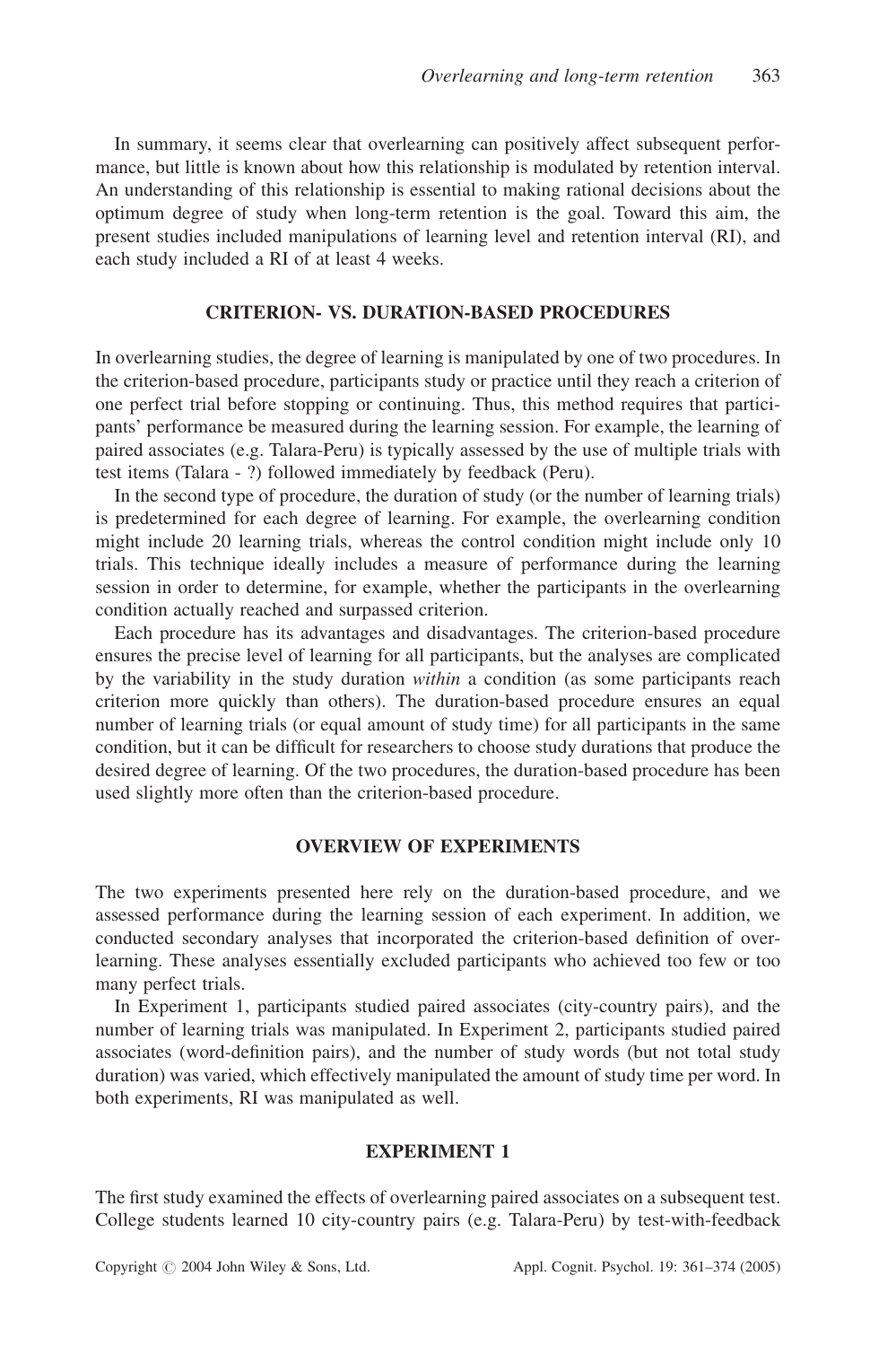trials, with each trial including all 10 pairs. The number of learning trials equalled five or 20 (Lo vs. Hi Learning), and participants returned for a test after 1, 3, or 9 weeks.

## Method

#### **Participants**

The sample included 130 undergraduates at the University of South Florida (USF). An additional eight students completed the learning session but failed to show for the test.

## Design

Learning Level (Lo, Hi) and RI (1, 3, 9 weeks) were between-subjects variables, and each participant was assigned randomly to one of the six groups.

## **Materials**

Participants studied the 10 city-country pairs (e.g. Talara-Peru) listed in the Appendix. We used real world knowledge rather than random word pairings, because we believed that participants would find the task more interesting and therefore exhibit greater motivation. In order to assess whether the participants may have known these city-country pairs prior to the experiment, we surveyed a different sample of 50 participants from the same population. They were asked to supply the country for each city (e.g. Talara-?) and were informed that each country name included five or fewer letters. Their accuracy averaged 1.4% (i.e. 7 of 500).

#### Procedure

During the learning session, each participant received a booklet with a different page devoted to each trial, with each trial including all 10 items. On the first trial, participants simply saw a list of 10 city-country pairs for 1 min. Immediately afterwards, the Lo and Hi Learners completed five or 20 test-with-feedback trials, respectively. For each of these 1 min trials, the booklet page included a column of the 10 cities. Participants were asked to write each city's corresponding country on a horizontal line immediately to the right of each city name. The order of the cities varied randomly across trials to ensure that participants were not merely learning serial position. Handwriting time was minimized by the use of countries with five or fewer letters and by encouraging participants to write in cursive. After 50 s, participants were prompted to unfold the right side of the page, which revealed each correct answer in a location directly to the right of the corresponding written response. Participants then studied for the remaining 10 s of the trial before turning the page and beginning the next trial. After the fifth test-with-feedback trial, all participants ceased studying and the Lo Learners departed the room. A few minutes later, the Hi Learners completed the remainder of their 20 learning trials.

One, 3, or 9 weeks later, participants returned for the test. Each received a page listing the 10 cities and was asked to recall the corresponding countries in 3 min.

#### Results and discussion

#### Learning session

Virtually all Hi Learners but only a minority of Lo Learners produced more than one perfect learning trial. Specifically, 58 of the 63 Hi Learners produced at least three perfect trials, and this subgroup was dubbed the True Hi Learners. By contrast, 44 of the 67 Lo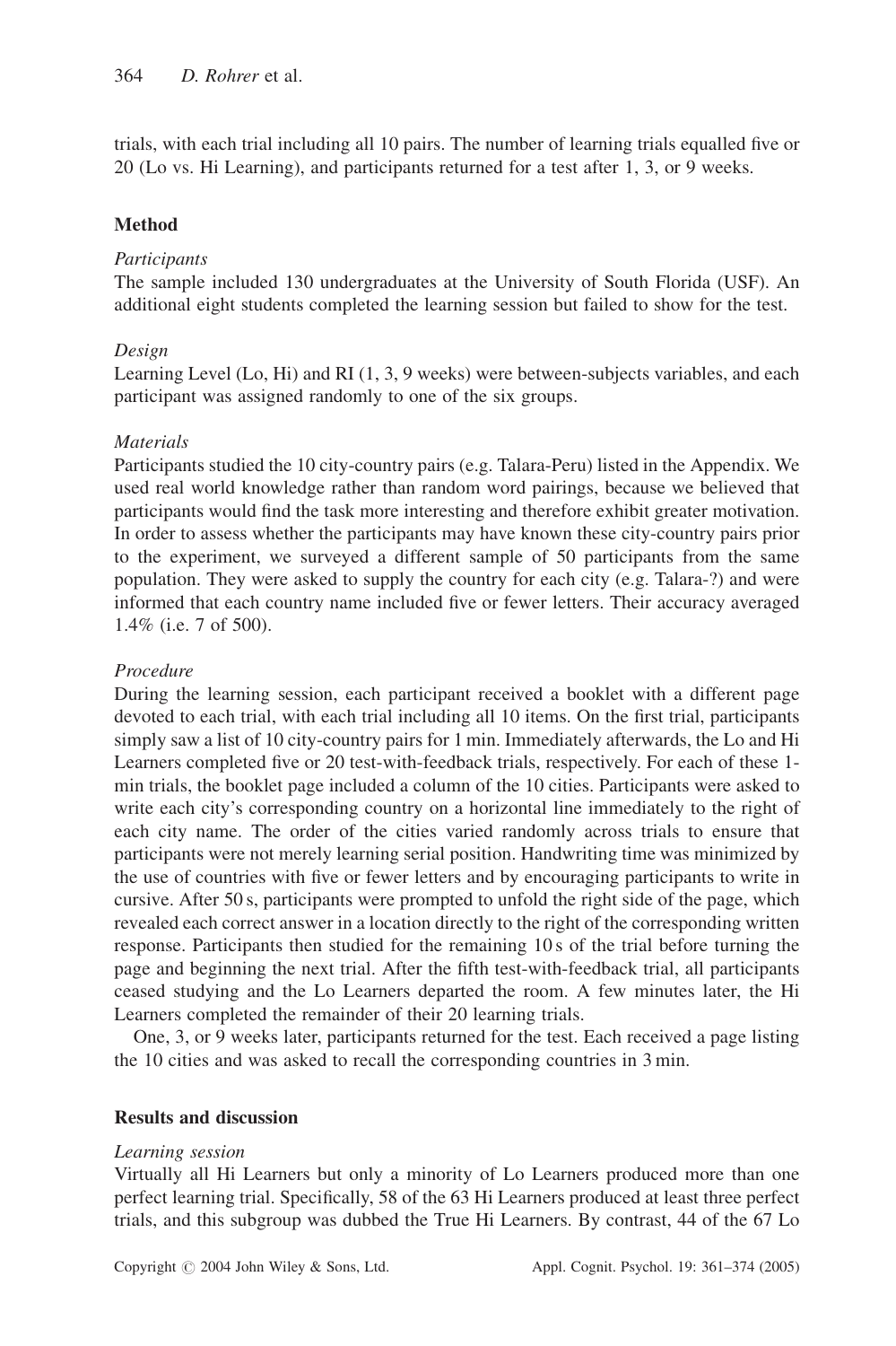Learners produced no more than one perfect trial, and this subgroup was dubbed the True Lo Learners. All subsequent analyses were performed twice: once for the Hi vs. Lo Learners and once for the True Hi vs. True Lo Learners.

Accuracy during the learning session improved with successive trials, of course, as illustrated in Figure 1A. The Hi Learners' and Lo Learners' curves coincide during the first five trials, because these two groups undergo identical procedures during this period. By contrast, there is no such overlap between the True Hi and True Lo Learners despite identical procedures during the first five trials, because these two groups were not selected randomly. That is, the True Hi Learners represent the best performing Hi Learners, and the True Lo Learners comprise the worst performing Lo Learners. Incidentally, the dip in the curve after trial five for both the Hi and True Hi Learners reflects a brief rest period, as described in the procedure section.

Figure 1A also illustrates that both the Hi and True Hi Learners neared the ceiling well before the end of the learning session, whereas their counterparts failed to reach asymptote. On the last learning trial, the Hi Learners averaged 97%, and the Lo Learners averaged 85%,  $F(1, 128) = 15.53$ ,  $p < 0.001$ . Likewise, the True Hi Learners averaged



Figure 1. Experiment 1. The Hi Learners  $(n = 63)$  who achieved at least three perfect learning trials were dubbed the True Hi Learners ( $n = 58$ ). The Lo Learners ( $n = 67$ ) who achieved no more than one perfect trial were the True Lo Learners  $(n = 44)$ . (A) The Hi Learners and Lo Learners underwent the same procedure during the first five trials. The dip in the Hi Learners data at Trial 6 reflects a brief rest after Trial 5. (B) For both graphs, both main effects and the interaction are statistically significant. Error bars indicate  $\pm 1$  standard error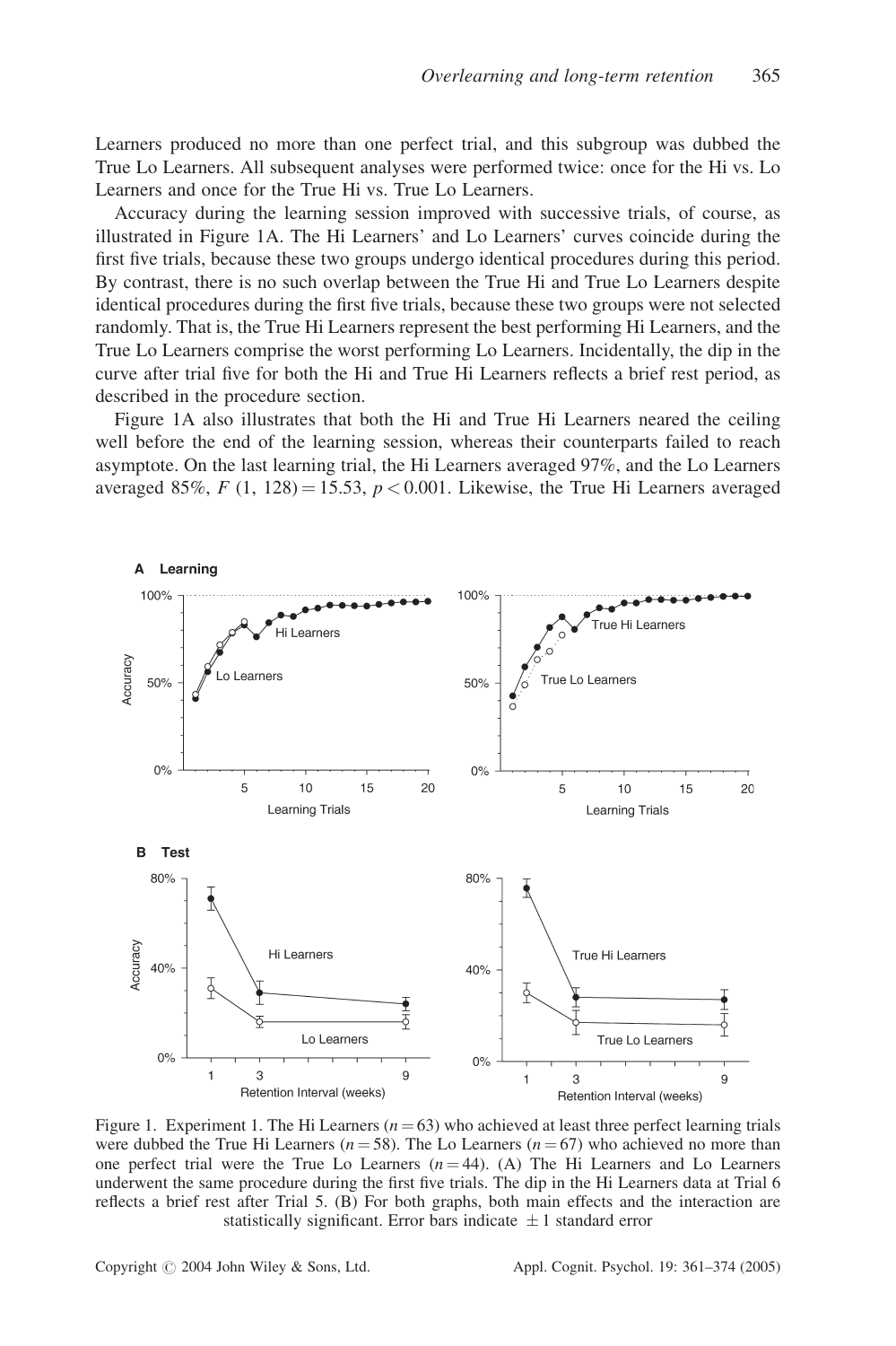99% on their last learning trial, while the True Lo Learners averaged only 77%,  $F(1, 100) = 68.729, p < 0.001.$ 

#### Test session

Test performance is shown in Figure 1B. The Hi Learners recalled more than the Lo Learners, as indicated by a significant main effect of learning level given by a two-factor analysis of variance,  $F(1, 124) = 33.29, p < 0.001$ . Likewise, the main effect of RI was also reliable,  $F(2, 124) = 34.78$ ,  $p < 0.001$ . More importantly, the difference between the Hi and Lo Learners declined with RI, as evidenced by a significant interaction between learning level and RI,  $F(2, 124) = 8.65$ ,  $p < 0.001$ . This declining difference between the Hi and Lo Learners was further evidenced by Holm-Sidak multiple comparison tests (with  $alpha = 0.05$ ) showing that the Hi and Lo Learners differed significantly at week 1  $(t = 6.85)$  and week 3 ( $t = 2.03$ ) but not week 9 ( $t = 1.26$ ).

This convergence of retention curves was also observed for the True Hi and True Lo Learners, as shown in Figure 1B. Specifically, a two-factor analysis of variance revealed statistical significance for learning level,  $F(1, 96) = 37.19$ ,  $p < 0.001$ , RI,  $F(2, 96) = 0.001$  $96$  = 34.26, p < 0.001, and the interaction, F (2, 96) = 10.95, p < 0.001. The Holm-Sidak multiple comparison tests revealed significance differences between Hi and Lo Learners at week 1 ( $t = 7.82$ ) but not week 3 ( $t = 1.67$ ) or week 9 ( $t = 1.58$ ).

Finally, we assessed whether the interaction of retention curves shown in Figure 1B may partly reflect a floor effect on the Lo Learners at the longer RIs. To examine this possibility, we tabulated the number of participants who recalled zero items at test. Although zero scores were rare and equally frequent among Hi and Lo Learners at weeks 1 and 3, there were more zero scores among the Lo Learners (six of 23) than Hi Learners (two of 20) at week 9. To examine whether these zero scores contributed to the findings described above, we analysed the test data shown in Figure 1B without the data from the 9 week test. Specifically, a two-factor analysis of variance revealed statistical significance for learning level,  $F(1, 83) = 31.56$ ,  $p < 0.001$ , RI,  $F(1, 83) = 38.81$ ,  $p < 0.001$ , and the interaction between learning level and RI,  $F(1, 83) = 8.58$ ,  $p < 0.01$ . Likewise, when the same analysis was restricted to the True Hi and True Lo Learners, statistical significance was again observed for learning level,  $F(1, 66) = 32.78$ ,  $p < 0.001$ , RI,  $F(1, 66) = 37.81, p < 0.001$ , and their interaction,  $F(1, 66) = 12.02, p < 0.001$ .

#### Summary

The Hi Learners recalled more than the Lo Learners at each RI, but the Hi Learners' retention declined at a greater rate than the Lo Learners' retention, as indicated by the interaction in Figure 1B. Moreover, the Hi Learners' retention declined by a greater proportion as well. Specifically, the Hi Learners' retention declined by about two-thirds (from 70% at week 1 to 24% at week 9), while the Lo Learners' retention declined by less than one half during the same period (from 31% at week 1 to 17% at week 9).

A similar decline in overlearning benefits emerged in the analyses restricted to the higher achieving Hi Learners (or True Hi Learners) and the lesser achieving Lo Learners (or True Lo Learners). Although these two subgroups probably differed in their ability and motivation, this confound presumably worked against the difference between the two groups (by magnifying the observed difference between the two groups). Also, a majority of both the Lo and True Lo Learners failed to achieve even one perfect learning trial, which is typically the criterion for the control condition in overlearning studies. Thus, the inclusion of these 'less-than-criterion learners'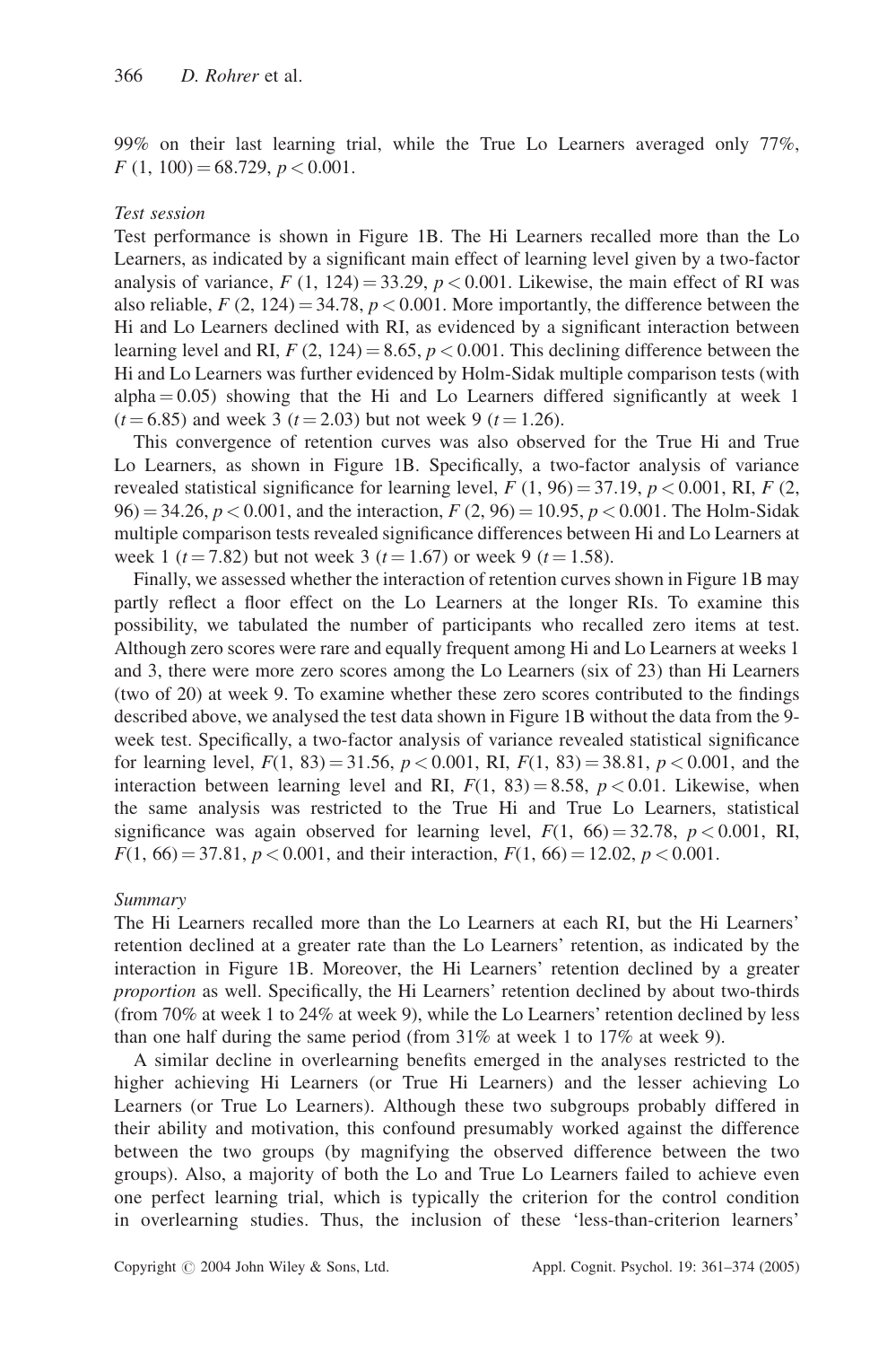presumably led to an observed difference that further overestimated the true benefit of studying after reaching criterion.

## EXPERIMENT 2

Whereas the first experiment included a manipulation of total study time, the second experiment induced overlearning by varying the amount of learning material (and not the total study time). Specifically, the Lo Learners studied 20 word-definition pairs, and the Hi Learners were given the same amount of time to learn just 10 word-definition pairs. Thus, the Hi Learners received twice as much study time *per item*, and this was enough to produce overlearning. The learning session was again comprised of test-with-feedback trials, and participants were tested either 1 or 4 weeks after learning.

## **Method**

## **Participants**

A total of 88 USF undergraduates completed the experiment. An additional 13 students completed the learning session but did not return for the test.

#### Design

Learning Level (Lo or Hi) and RI (1 or 4 weeks) were between-subjects variables, and each participant was randomly assigned to one of the four groups.

#### **Materials**

Participants studied the word-definition pairs (e.g. cicatrix-scar) listed in the Appendix. Each definition was a single word comprised of four or fewer letters in order to minimize participants' writing time. The Lo Learners studied all 20 pairs, and the Hi Learners studied a random subset of 10 pairs. The base rate knowledge of these vocabulary words was assessed through a survey of the 50 different USF students drawn from the same sample. None was able to provide a correct definition or synonym for any of the words.

## Procedure

The procedure was identical to that of Experiment 1 with the following exceptions. The initial study-only trial was 2 min. All participants completed 20 test-with-feedback 'subtrials.' Each sub-trial lasted 30 s and included five words. For the Hi Learners (who studied the 10-word list), the 20 sub-trials were grouped into 10 trials, with each trial spanning two consecutive five-word sub-trials so that each word appeared once in every trial. Likewise, the Lo Learners (who studied the 20-word list) completed five trials, with each trial spanning four sub-trials so that each word appeared just once in every trial. The order of the words varied across trials.

One or 4 weeks later, participants returned for the test. They were given 4 min to provide the one-word definition for each study word (e.g. cicatrix - ?).

#### Results and discussion

#### Learning session

Most Hi Learners and virtually no Lo Learners produced more than one perfect trial. Specifically, 40 of the 46 Hi Learners achieved at least three perfect trials, and this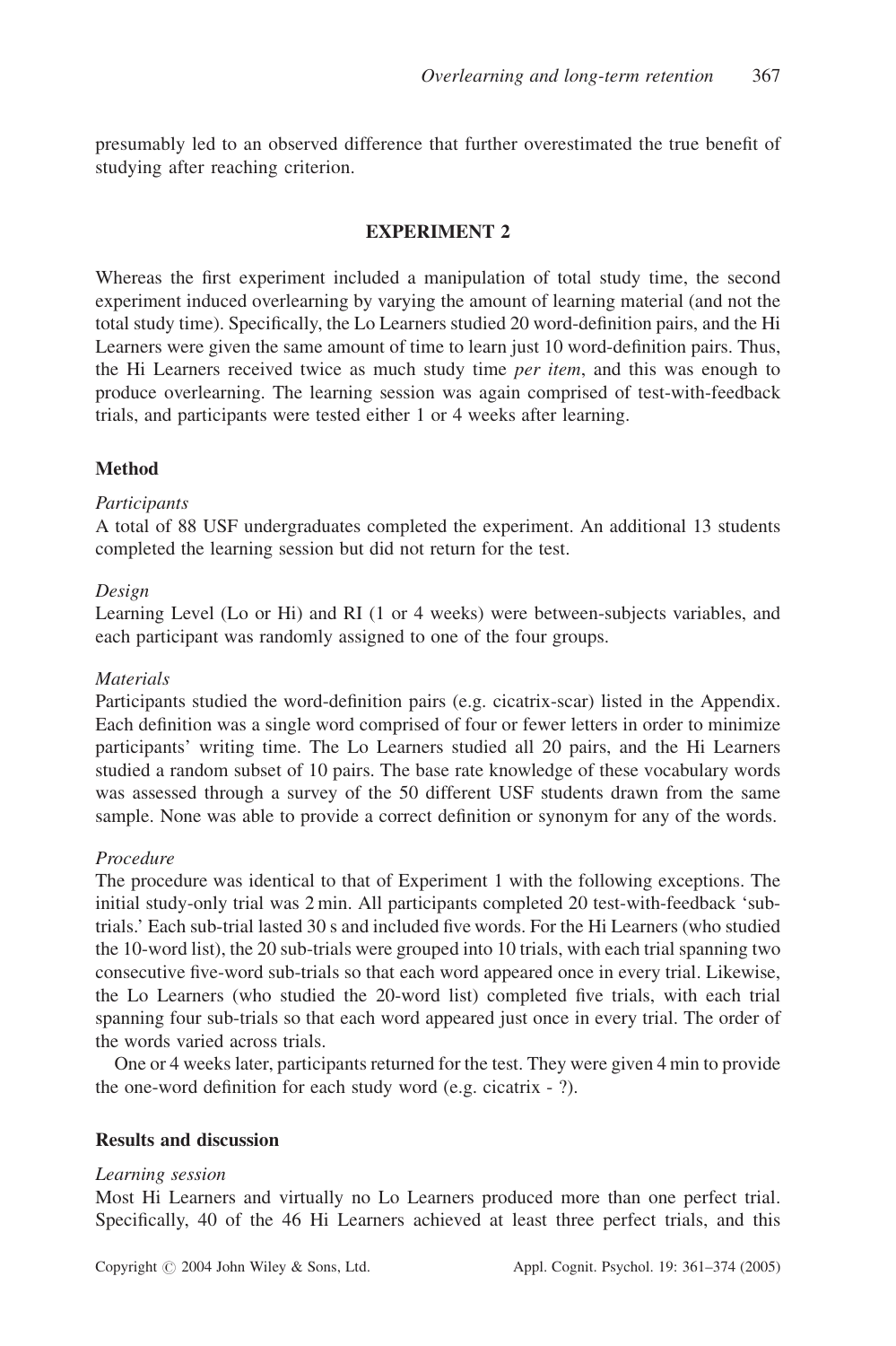subgroup was dubbed the True Hi Learners. By contrast, 41 of the 42 Lo Learners produced no more than one perfect trial, and this subgroup was dubbed the True Lo Learners. Consequently, the True Hi and True Lo Learners included all but seven of 88 participants, thereby ensuring that the differences between the Hi and Lo Learners were virtually identical to the differences between the True Hi and True Lo Learners.

Across learning trials, the Hi Learners performed much better than the Lo Learners, as shown in Figure 2A. On the last trial, the Hi Learners averaged 97%, and the Lo Learners averaged 70%,  $F(1, 86) = 50.12$ ,  $p < 0.001$ . Likewise, the True Hi Learners averaged 98% on their last learning trial, compared to 70% for the True Lo Learners,  $F(1, 79) = 54.59$ ,  $p < 0.001$ .

#### Test session

The Hi Learners, who received twice as much study time per word as the Lo Learners, recalled a greater proportion of study words on the 1-week test. But this difference disappeared by week 4, as shown in Figure 2B. A two-factor analysis of variance revealed a main effect of Learning Level,  $F(1, 84) = 12.21$ ,  $p < 0.001$ , a main effect of RI,  $F(1, 1)$ 



Figure 2. Experiment 2. The Hi Learners ( $n = 46$ ) who achieved at least three perfect learning trials were dubbed the True Hi Learners ( $n = 40$ ). The Lo Learners ( $n = 42$ ) who achieved no more than one perfect trial were the True Lo Learners  $(n = 41)$ . (A) The Hi Learners (and True Hi Learners) completed 10 learning trials with a 10-word list, whereas the Lo Learners (and True Lo Learners) completed five learning trials with a 20-word list. Total study time did not differ. (B) For both graphs, both main effects and the interaction are statistically significant. Error bars indicate  $\pm 1$  standard error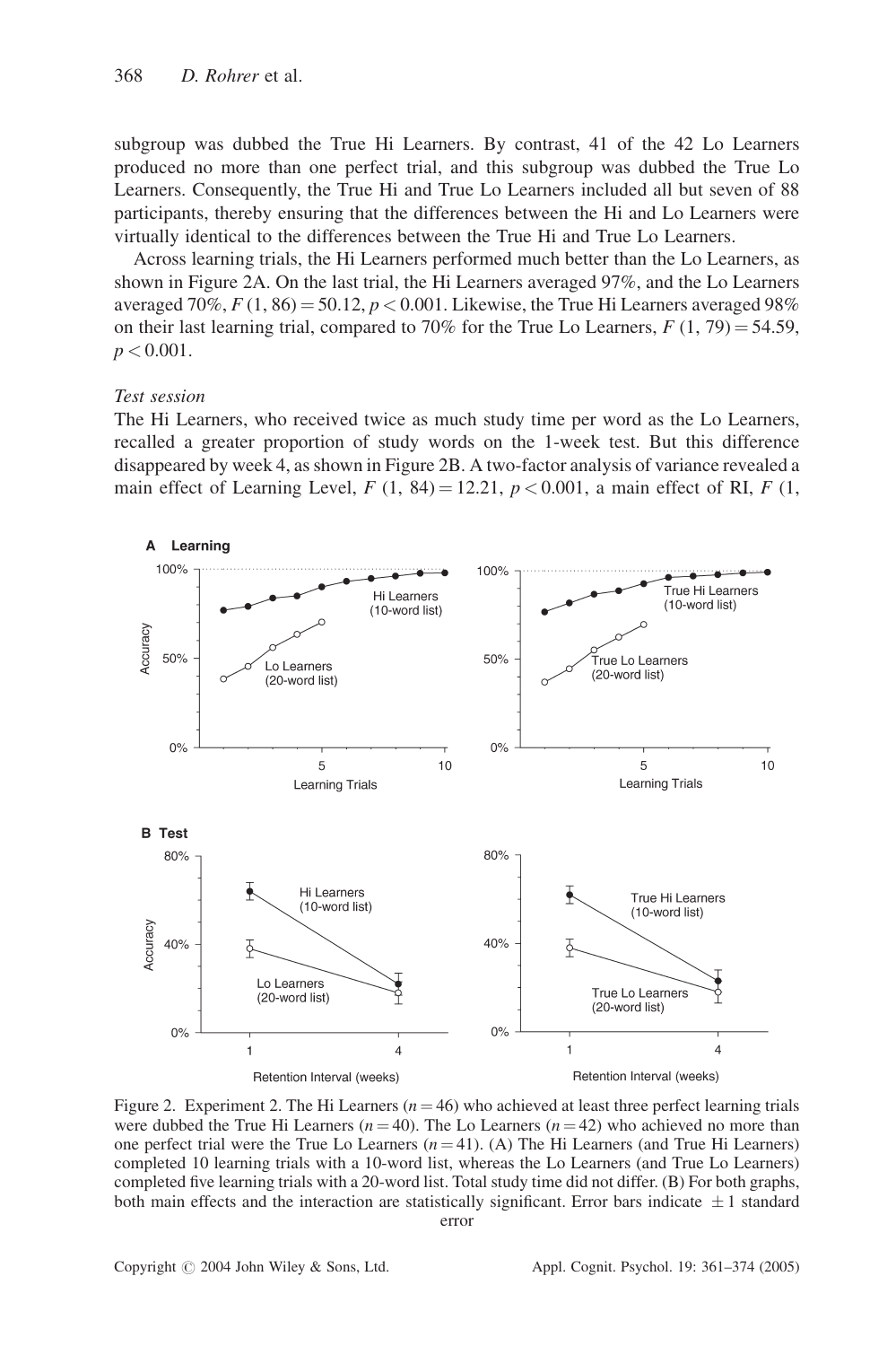84) = 49.54,  $p < 0.001$ , and a reliable interaction between learning level and RI, F (1,  $84$ ) = 6.15,  $p < 0.02$ . This convergence of retention curves was again illustrated by Holm-Sidak multiple comparison tests (with  $alpha = 0.05$ ) showing that the Hi and Lo Learners differed significantly at week 1 ( $t = 4.42$ ) but not at week 4 ( $t = 0.69$ ).

The same pattern emerged when the analyses were restricted to the True Hi and True Lo Learners, as shown in Figure 2B. This is not surprising, because these two groups included virtually the same participants as the Hi and Lo Learners. The statistical analyses produced the same findings: a main effect of learning level,  $F(1, 77) = 10.20, p < 0.002$ , a main effect of RI,  $F(1, 77) = 39.76$ ,  $p < 0.001$ , and an interaction,  $F(1, 77) = 4.07$ ,  $p < 0.05$ . Likewise, the Holm-Sidak tests revealed significance differences between Hi and Lo Learners at week 1 ( $t = 3.86$ ) but not at week 4 ( $t = 0.80$ ).

The convergence of the retention curves shown in both panels of Figure 2B raises the possibility that this interaction is due to a floor effect that disproportionately affects the Lo Learners at the long RI. Although it is difficult to strictly rule out this possibility, this rival hypothesis is at odds with an analysis of the individual data. Specifically, at the long RI, the number of Lo Learners who recalled zero items was relatively small (two of 20) and actually less than the number of Hi Learners who recalled nothing (five of 20). Incidentally, there were no test scores of zero at the short RI.

Although the Hi and Lo Learners recalled the same proportion of words on the 4-week test, the Lo Learners recalled a greater *absolute* number of words at both RIs. The conversion from proportions to absolute totals is straightforward. For the Hi Learners, who studied 10 words, their 1- and 4-week proportions of 64% and 22% convert to 6.4 and 2.2 words, respectively. For the Lo Learners, who studied 20 words, their 1- and 4-week proportions of 38% and 18% convert to 7.5 and 3.5 words (after rounding). Thus, the Lo Learners recalled *more* words, on average, than the Hi Learners at both the 1-week RI (7.5) vs. 6.4) and the 4-week RI (3.5 vs. 2.2). Hence, the margin of difference equalled 1.3 words at each RI (coincidentally), meaning that there was no interaction like that observed with the proportional measures (Figure 2B). However, significance was obtained for Learning Level,  $F(1, 84) = 4.14$ ,  $p < 0.05$ , and RI,  $F(1, 84) = 48.19$ ,  $p < 0.001$ . The same pattern was observed for the absolute test scores of the True Hi and True Lo Learners: a main effect of learning level, F (1, 77) = 4.27,  $p < 0.05$ , a main effect of RI, F (1,  $77$ ) = 38.26,  $p < 0.001$ , and no interaction,  $F(1, 77) < 1$ .

#### **Summary**

Participants either overlearned a 10-word list or underlearned a 20-word list. Overlearning boosted the chances of each item being recalled 1 week after learning, but no such benefit remained at week 4. In addition to this convergence of retention curves, the Hi Learners forgot at a greater proportional rate. Specifically, the Hi Learners' retention dropped by about two thirds (from 64% at week 1 to 22% at week 4), while the Lo Learners' retention dropped by about one half during the same time period (from 38% to 18%). Finally, with respect to the total number of words recalled, the underlearning of 20 words proved superior to the overlearning of 10 words at both RIs.

#### GENERAL DISCUSSION

We presented two experiments that assessed the effect of overlearning on the long-term retention of paired associate learning. In Experiment 1, college students learned 10 paired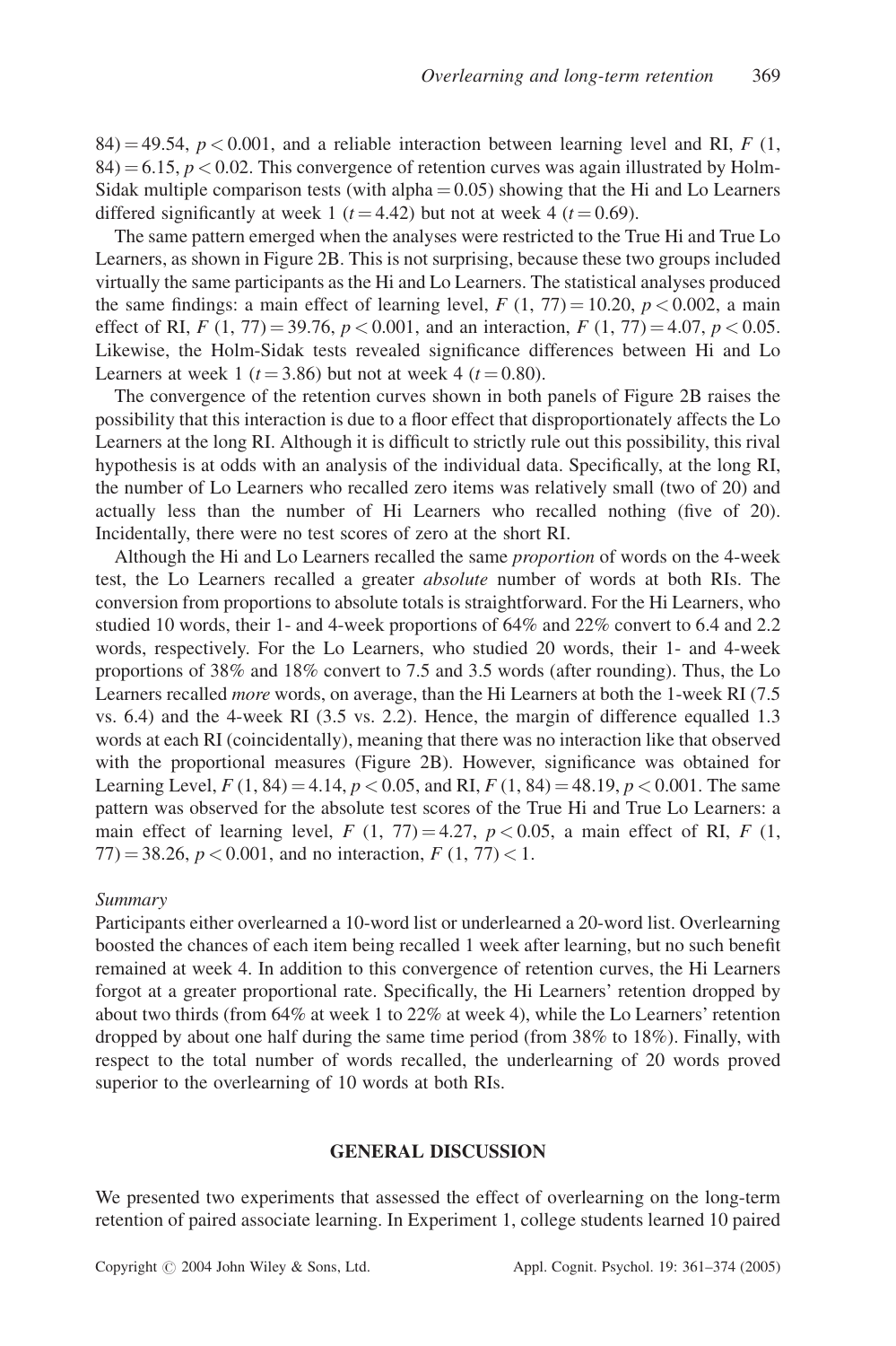associates, with one group of participants studying about four times as much as the other. This additional study effort produced overlearning, as evidenced by multiple perfect learning trials, which in turn boosted their subsequent test performance beyond that of their more moderately learning cohorts. Yet the size of the benefit declined sharply within several weeks of the learning session, as shown in Figure 1B. In Experiment 2, college students studied 10 or 20 paired associates, with the same study time allotted for either list. The 10-item group was able to achieve overlearning, as evidenced by multiple perfect learning trials, while the 20-item group was unable to reach a criterion of one perfect trial. The overlearned 10 items were more often recalled than the poorly learned 20 items when participants were tested 1 week after learning, but this benefit disappeared by 4 weeks, as shown in Figure 2B. Hence, in both experiments, overlearning boosted subsequent cued recall performance in comparison to a lesser degree of learning, but this benefit dissipated within several weeks.

## The drawbacks of overlearning

These findings have implications for anyone who wants to retain information for at least several weeks, because the data cast doubt on the efficiency of overlearning as a strategy for achieving long-term retention of paired associates. Thus, these data are at odds with the pedagogical and empirical literature cited in the introduction.

The question that arises, then, is why most previous overlearning studies have found benefits of overlearning that exceed those observed in the present studies. The discrepancy appears to be at least partly due to three procedural differences. First, most previous overlearning studies relied on RIs that were far shorter than those in the present studies. For instance, of the papers included in the Driskell et al. (1992) meta-analysis described in the introduction, nine of 11 relied solely on RIs of 1 week or less. That these studies would find strong support for overlearning is neither surprising nor inconsistent with the results presented here. Second, the majority of previous overlearning studies included a single RI, and this prevents the possibility of observing the declining benefits of overlearning that is indicated by interactions like those shown in Figures 1B and 2B. In Driskell et al., seven of the 11 papers included only one RI. Third, and less significantly, a small number of purported overlearning studies required participants to delay their post-criterion study to a second session on a later day, whereas overlearning is usually defined as immediate postcriterion study. By delaying their post-criterion practice, these learners were able to exploit the benefit of the spacing effect, which is described in greater detail further below. This was the case in two of the studies in the Driskell et al. meta-analysis (Ausubel  $\&$ Youssef, 1965; Ausubel, Stager, & Gaite, 1968), and each of these studied boosted the overall effect size given by the meta-analysis.

## The benefits of overlearning

Although an overlearning strategy may have limitations, we should emphasize that this learning strategy may be advisable in certain instances. For example, because overlearning proved extremely beneficial at the shortest RIs in the present studies, it might be ideal for learners who seek only short-term retention. For instance, a student with an exam later in the day might benefit from overlearning, as would anyone trying to amass foreign language vocabulary just before a brief trip. Furthermore, overlearning would be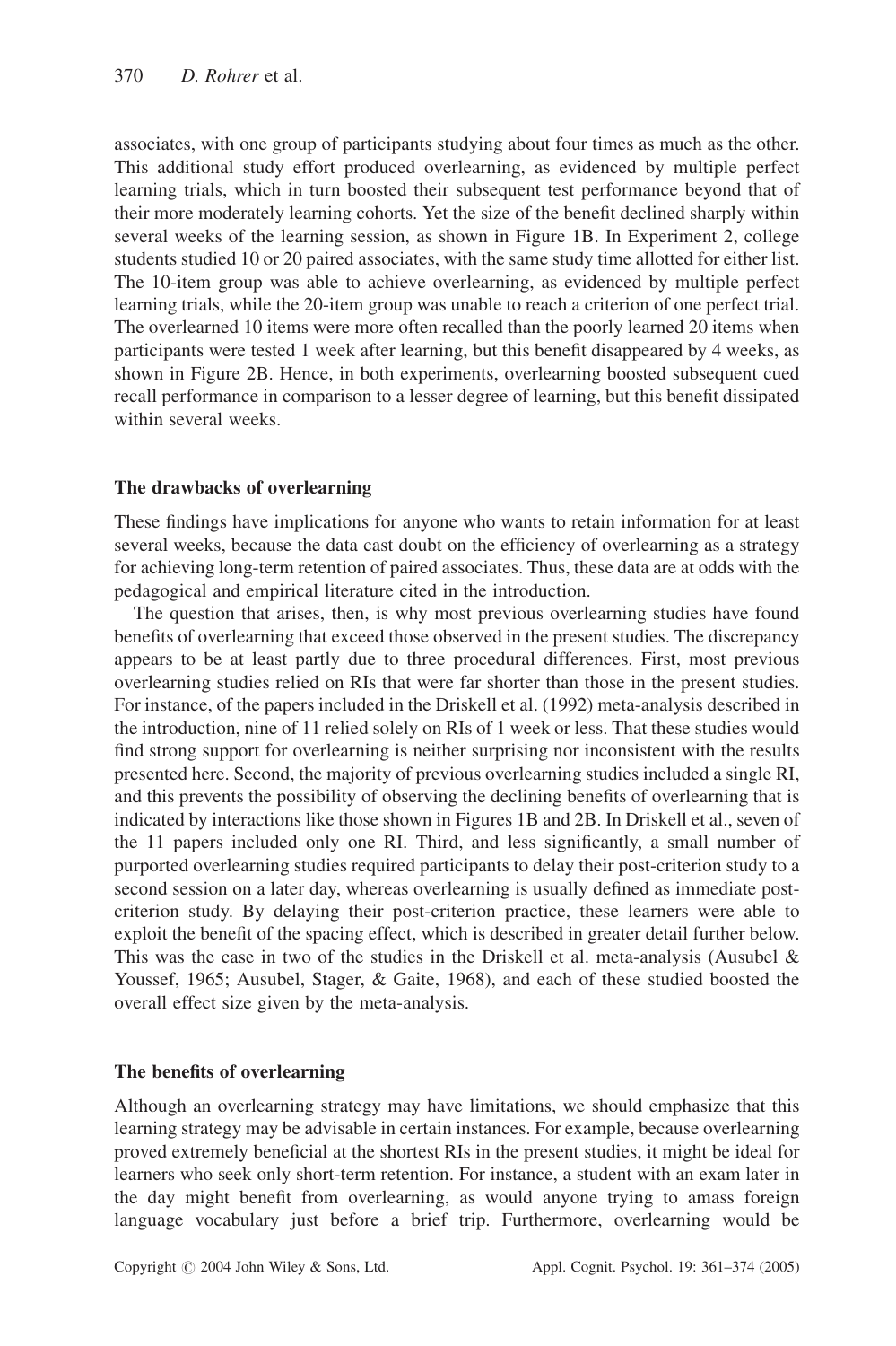appropriate when there are dire consequences of forgetting. For example, if an employee must know certain safety procedures, overlearning might be advised. Similarly, Schendel and Hagman (1982) advocate an overlearning strategy for soldiers learning disassembly and assembly of machine guns, and the present results would not challenge that advice.

A final set of caveats concern the potentially limited generality of the present results. In Experiments 1 and 2, for instance, participants learned paired associates, and it is thus possible that overlearning may provide better long-term retention for different kinds of tasks. For instance, it remains unknown whether overlearning is advisable for the longterm retention of more abstract skills such as mathematical procedures. Likewise, overlearning may provide longer lasting benefits when the material lends itself to different kinds of encoding strategies. For example, strategies such as visual imagery or deep processing are likely precluded by the use of city-country pairs and word-definition pairs. Finally, it is possible that overlearning would have proven more useful at longer RIs if retention had been assessed by a free recall test or a recognition test.

#### Maximizing recall total

Although the studies presented here focused on the proportion of items recalled, the measure of recall total has more practical significance in some situations. When enriching one's vocabulary, for instance, the total number of words learned is arguably more important than the proportion of studied items that were forgotten. For example, rather than study 25 vocabulary words and later recall 15, a student who devoted the same total study time to 50 words might later recall 20. Here, then, the longer study list provides a greater boost in vocabulary.

This hypothetical example is analogous to the results of Experiment 2. The 20-word learners were able to recall more words than the 10-word learners even though total study duration did not vary. Hence, although students are often required to master relatively short lists of vocabulary words, the use of much longer vocabulary lists (and a concomitant reduction in expected accuracy) might increase students' vocabulary by a greater number of words. Such a strategy would also be appropriate during the preparation for a standardized test that includes vocabulary words, because these words are usually drawn from a list of thousands.

This raises the question of how many items one should study during a session of a given duration in order to maximize recall total, which is equivalent to determining the optimal study time per item. In Experiment 2, recall total was greater for the 20-word learners (who averaged 36 s per word) than for the 10-word learners (who averaged 66 s per word). Here, then, it was better to study more words (and devote less time to each word). However, we surmise that the optimal study duration per item is not necessarily as brief as possible. In a compilation of data from Experiments 1 and 2 and a number of additional unpublished studies in our laboratory, recall total was an inverted U-function of study time per item, meaning that recall total was optimized by an intermediate value of study time per item (when total study duration remains constant). For a 1-week RI, for example, this optimum was about 30 s per item. Thus, by this preliminary analysis, if students wish to increase their vocabulary in preparation for a standardized test that is to be taken in 1 week, the number of study words should be that which produces an average of about 30 s of study time per word (although this duration is probably best distributed across multiple presentations). Of course, this value would most likely vary with the kind of material, the amount of material, and the type of test.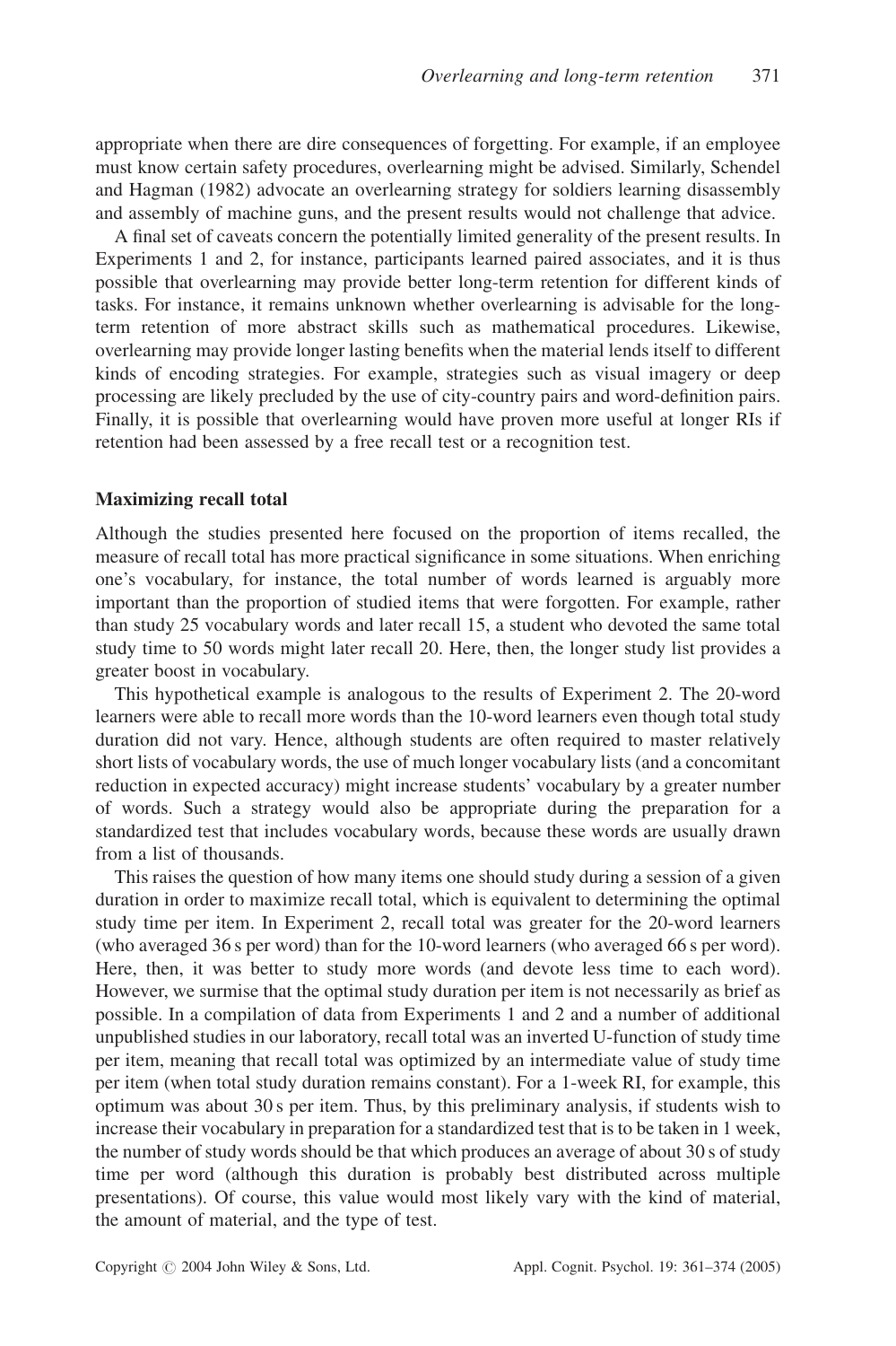#### The benefits of distributed practice

While the data presented here suggest that the benefits of overlearning diminish with time, we are certainly not advocating that people should avoid large amounts of practice to achieve long-term retention. Instead, we suggest that post-criterion practice be delayed until a later day in order to reap the benefits of the so-called spacing effect. Specifically, by distributing (or spacing) practice across multiple sessions rather than concentrating (or massing) the same amount of practice into one session, long-term retention is often boosted dramatically (Austin, 1921; Bahrick, Bahrick, Bahrick, & Bahrick, 1993; Bjork, 1979; Bloom & Schuell, 1981; Cull, 2000; Dempster, 1989; Earhard & Landry, 1976; Glenberg & Lehman, 1980; Greene, 1989; Reynolds & Glaser, 1964; Schmidt & Bjork, 1992; Shaughnessy, 1977).

Unfortunately, the strategy of distributed practice is underutilized. For example, the majority of vocabulary words presented in foreign language textbooks appear in one chapter rather than multiple chapters. Likewise, for each daily lesson within many mathematics textbooks, the majority of the following exercises concern that day's lesson. The spacing effect also appears to be underappreciated by cognitive psychologists, as it is mentioned in only three of the 12 introductory cognitive psychology textbooks belonging to the first author.

In fact, the paucity of spacing in educational curriculum may partly reflect the popularity of overlearning, as the two strategies often conflict in applied settings. That is, for a study session of a given duration, the overlearning of any particular skill leaves less time for the review of previously learned skills. Thus, every additional math problem done for the sake of overlearning is one less problem devoted to the principle of spaced practice. Hopefully, an appreciation of the severe limitations of overlearning will encourage a greater reliance on the productive principle of spaced learning.

#### ACKNOWLEDGEMENTS

This research was supported by a grant from the Institute of Education Sciences, US Department of Education (R305H020061). We thank Erica Porch for her assistance with data collection, and Glen Bodner, Robert Greene, and J. Don Read for their helpful comments regarding an earlier draft of this paper.

#### **REFERENCES**

Aamodt, M. G. (1999). Applied industrial/organizational psychology, 3rd ed. Pacific Grove, CA: Wadsworth.

Austin, S. D. M. (1921). A study in logical memory. American Journal of Psychology, 32, 370–403.

Bahrick, H. P., Bahrick, L. E., Bahrick, A. S., & Bahrick, P. E. (1993). Maintenance of foreignlanguage vocabulary and the spacing effect. Psychological Science, 4, 316–321.

Ausubel, D. P., & Youssef, M. (1965). The effect of spaced repetition on meaningful retention. Journal of General Psychology, 73, 147–150.

Ausubel, D. P., Stager, M., & Gaite, J. H. (1968). Retroactive facilitation in meaningful verbal learning. Journal of Educational Psychology, 59, 250–255.

Bjork, R. A. (1979). Information-processing analysis of college teaching. Educational Psychologist, 14, 15–23.

Copyright  $\odot$  2004 John Wiley & Sons, Ltd. Appl. Cognit. Psychol. 19: 361–374 (2005)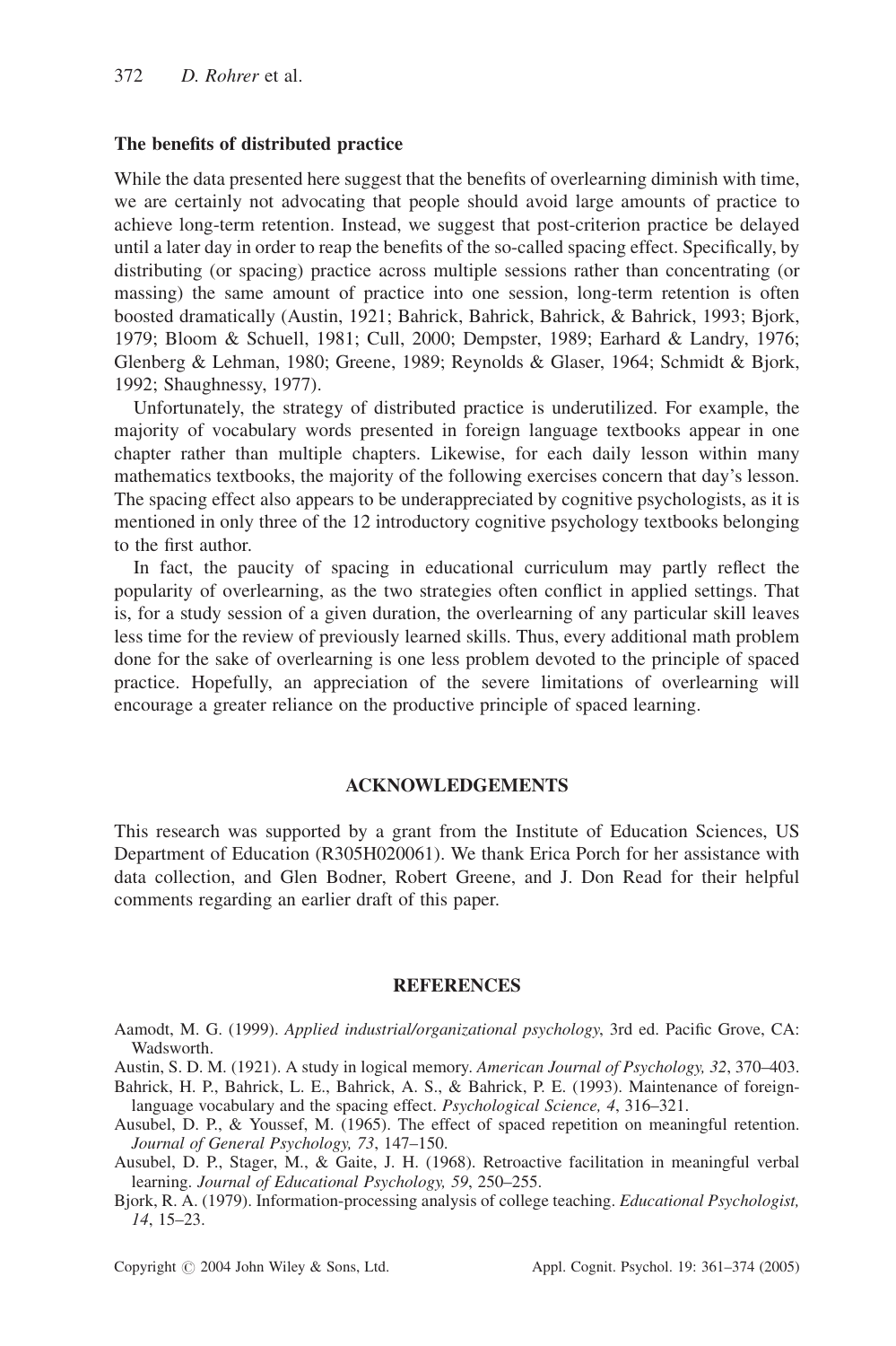- Bloom, K. C., & Shuell, T. J. (1981). Effects of massed and distributed practice on the learning and retention of second-language vocabulary. Journal of Educational Research, 74, 245–248.
- Bromage, B. K., & Mayer, R. E. (1986). Quantitative and qualitative effects of repetition on learning from technical texts. Journal of Educational Psychology, 78, 271–278.
- Conway, M. A., Cohen, G., & Stanhope, N. (1992). Very long-term memory for knowledge acquired at school and university. Applied Cognitive Psychology, 6, 467–482.
- Craig, C. S., Sternthal, B., & Olshan, K. (1972). The effect of overlearning on retention. Journal of General Psychology, 87, 85–94.
- Cull, W. L. (2000). Untangling the benefits of multiple study opportunities and repeated testing for cued recall. Applied Cognitive Psychology, 14, 215–235.
- Dempster, F. N. (1989). Spacing effects and their implications for theory and practice. *Educational* Psychology Review, 1, 309–330.
- Driskell, J. E., Willis, R. P., & Copper, C. (1992). Effect of overlearning on retention. Journal of Applied Psychology, 77, 615–622.
- Earhard, B., & Landry, D. (1976). Dual vs. single encoding in recognition memory as a function of lag, delay, and availability of semantic information. Memory & Cognition, 4, 609-615.
- Earhard, B., Fried, C., & Carlson, G. (1972). Interference, overlearning, and anticipation time. Journal of Experimental Psychology, 94, 345–347.
- Fitts, P. M. (1965). Factors in complex skill training. In R. Glaser (Ed.), Training research and education (pp. 177–197). New York: Wiley.
- Foriska, T. J. (1993). What every educator should know about learning. *Schools in the Middle*, 3, 39– 44.
- Gilbert, T. F. (1957). Overlearning and the retention of meaningful prose. Journal of General Psychology, 56, 281–289.
- Glenberg, A. M., & Lehmann, T. S. (1980). Spacing repetitions over 1 week. Memory & Cognition, 8, 528–538.
- Greene, R. L. (1989). Spacing effects in memory: evidence for a two-process account. *Journal of* Experimental Psychology: Learning, Memory and Cognition, 15, 371–377.
- Hagman, J. D., & Rose, A. M. (1983). Retention of military tasks: a review. *Human Factors*, 23, 199–213.
- Hall, F. H. (1989). *Learning and memory*. Boston: Allyn & Bacon.
- Kratochwill, T., Demuth, D. M., & Conzemius, W. C. (1977). The effects of overlearning on preschool children's retention of sight vocabulary words. Reading Improvement, 14, 223–228.
- Krueger, W. C. F. (1929). The effect of overlearning on retention. Journal of Experimental Psychology, 12, 71–78.
- Nelson, T. O., Leonesio, R. J., Shimamura, A. P., Landwehr, R. F., & Narens, L. (1982). Overlearning and the feeling of knowing. Journal of Experimental Psychology: Learning, Memory and Cognition, 8, 279–288.
- Postman, L. (1962). Retention as a function of degree of overlearning. Science, 135, 666–667.
- Reynolds, J. H., & Glaser, R. (1964). Effects of repetition and spaced review upon retention of a complex learning task. Journal of Educational Psychology, 55, 297-308.
- Richardson, J. (1973). Effect of speed of learning and degree of learning on cue selection. *Journal of* Experimental Psychology, 98, 396–403.
- Rose, R. J. (1992). Degree of learning, interpolated tests, and rate of forgetting. Memory & Cognition, 20, 621–632.
- Schendel, J. D., & Hagman, J. D. (1982). On sustaining procedural skills over a prolonged retention interval. Journal of Applied Psychology, 67, 605–610.
- Schmidt, R. A., & Bjork, R. A. (1992). New conceptualizations of practice: common principles in three paradigms suggest new concepts for training. *Psychological Science*, 3, 207–217.
- Shaughnessy, J. J. (1977). Long-term retention and the spacing effect in free-recall and frequency judgments. American Journal of Psychology, 90, 587–598.
- Spector, P. E. (2000). Industrial and Organizational Psychology: Research and Practice, 2nd ed. Wiley: New York.